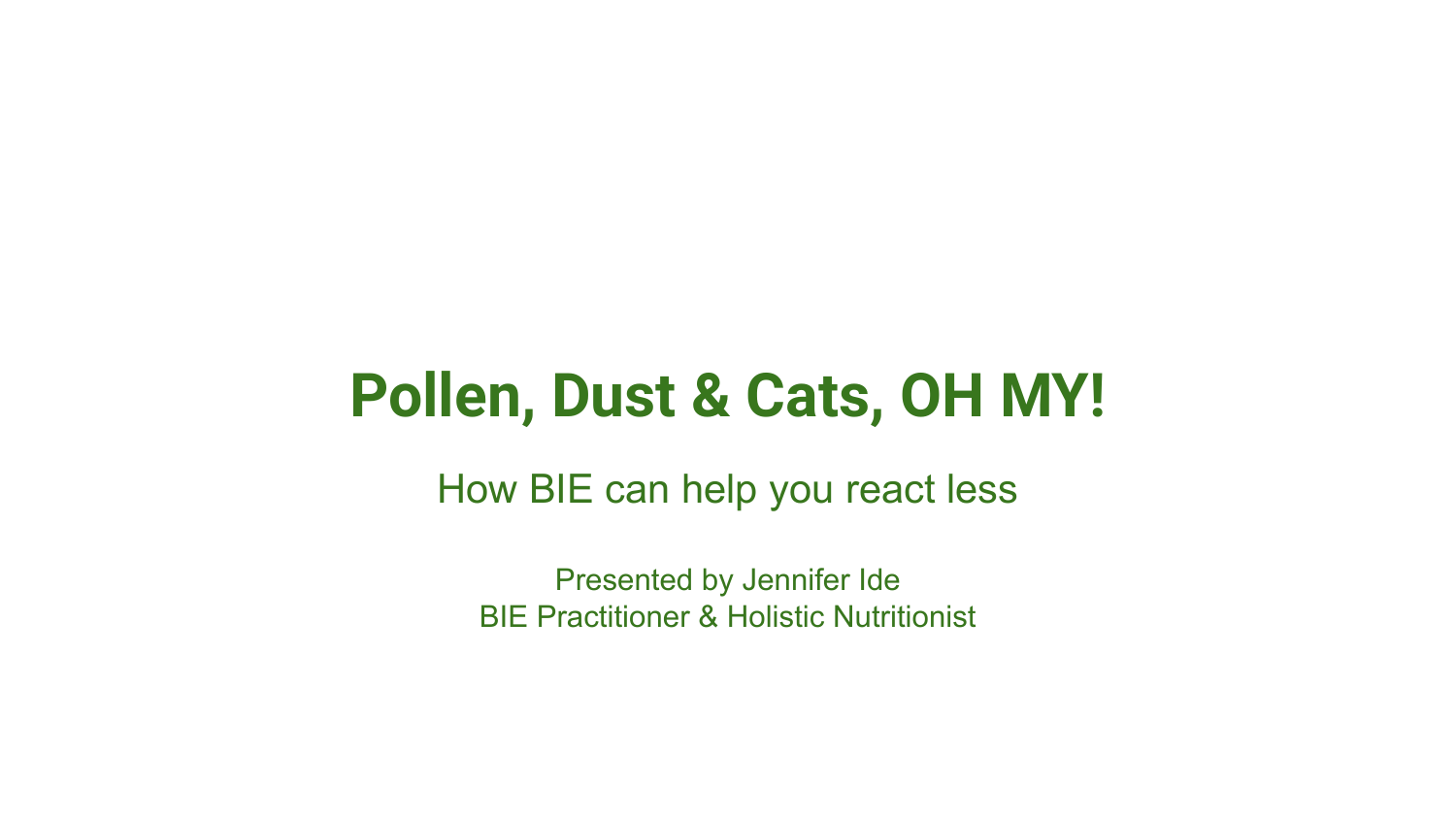## **Components of healing**

**Physical** 

**Water** 

Food

**Supplements** 

**Medication** 

**Surgery** 

### Non-physical

Chakras

Spirituality and religion

Meditation and prayer

**Music** 

Homeopathy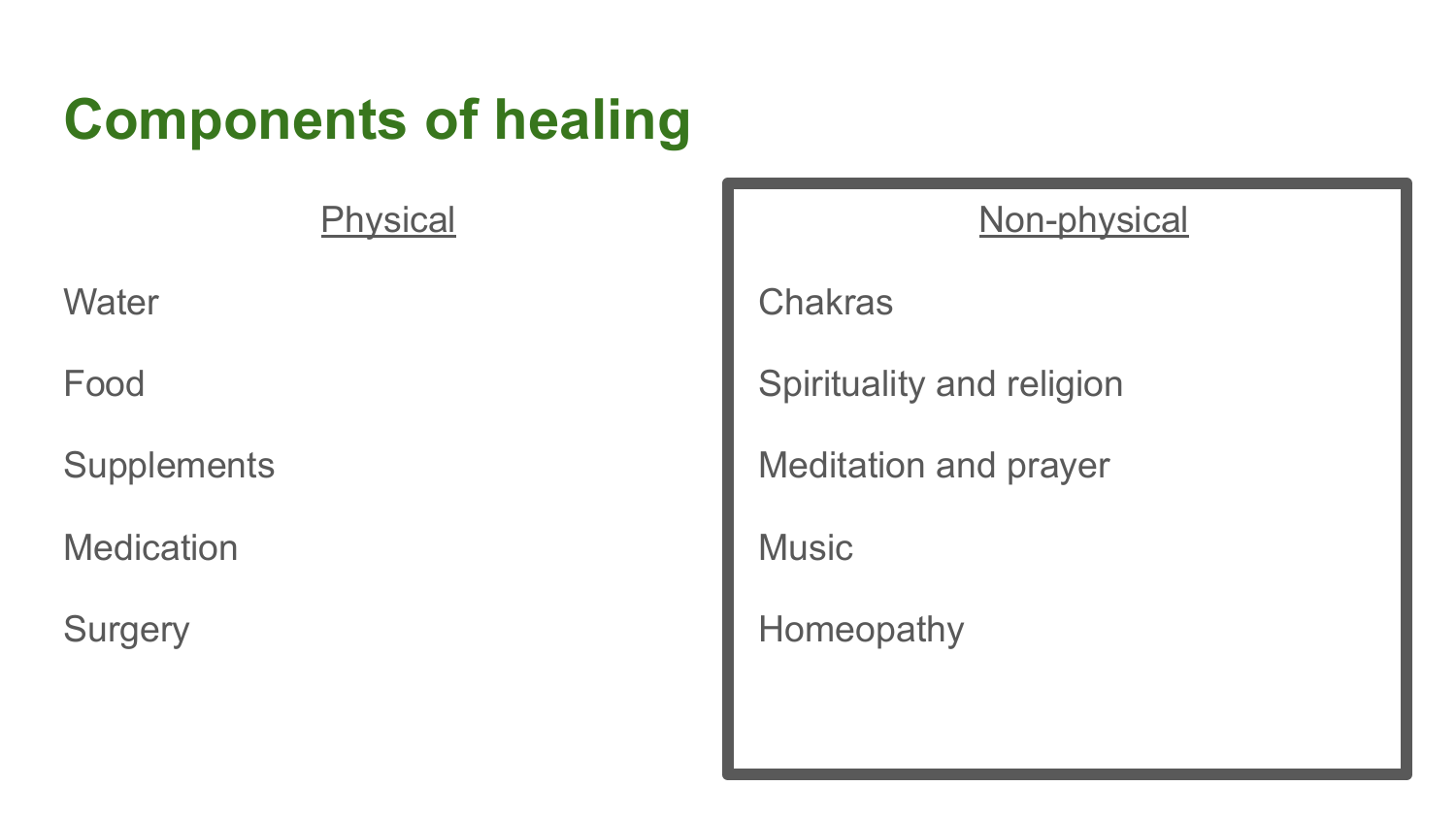## **What is BIE?**

**BioEnergetic Intolerance Elimination** 

**Purpose**: to identify and normalize the body to substances that the body does not properly recognize.

**Step 1**: Identification

**Step 2**: Imprinting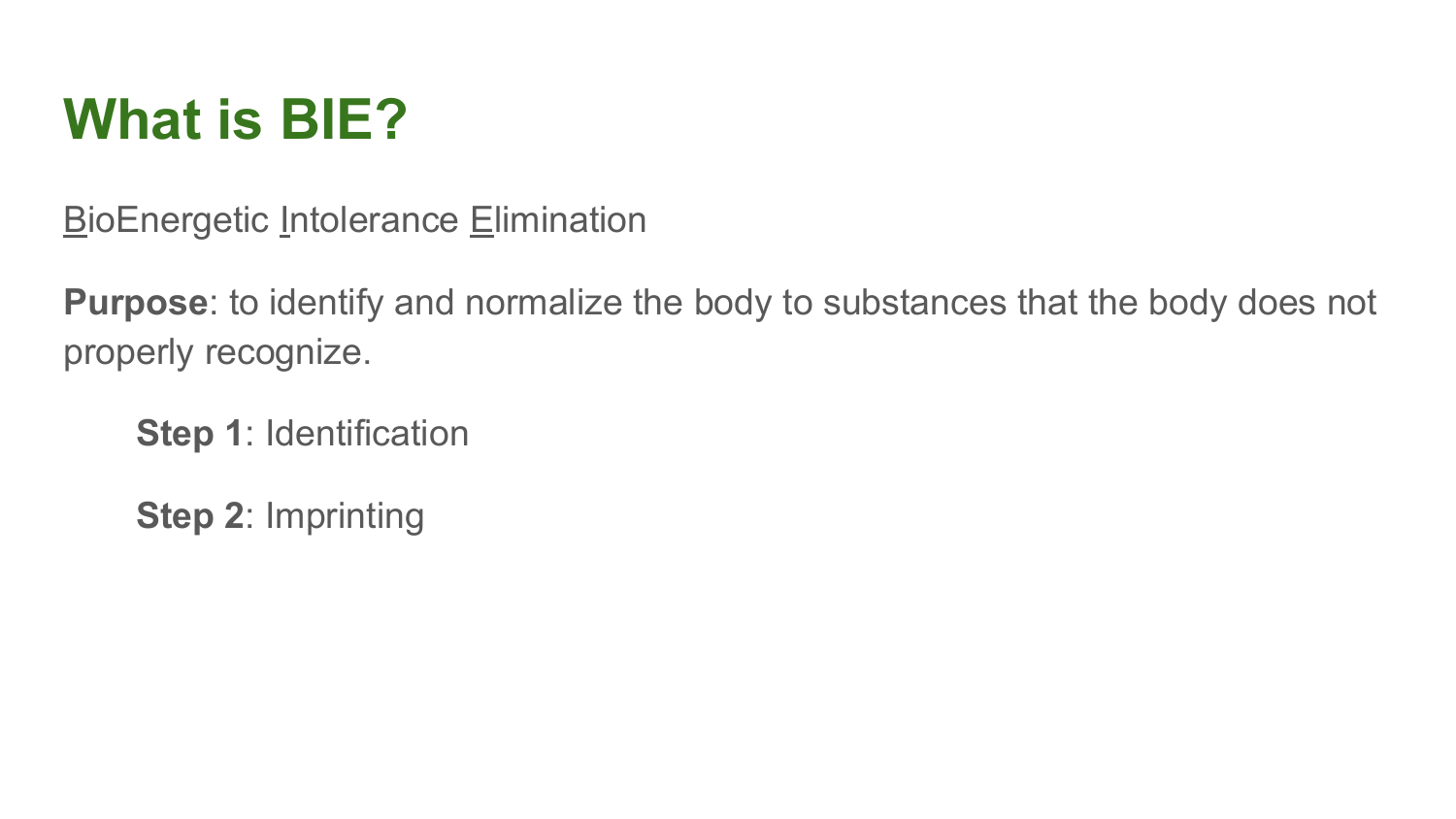## **How does BIE work?**

- **Step 1**: Identification
	- Muscle testing
- **Step 2**: Imprinting
	- Patent device that directs frequencies of substances onto 16 acupuncture points (no needles)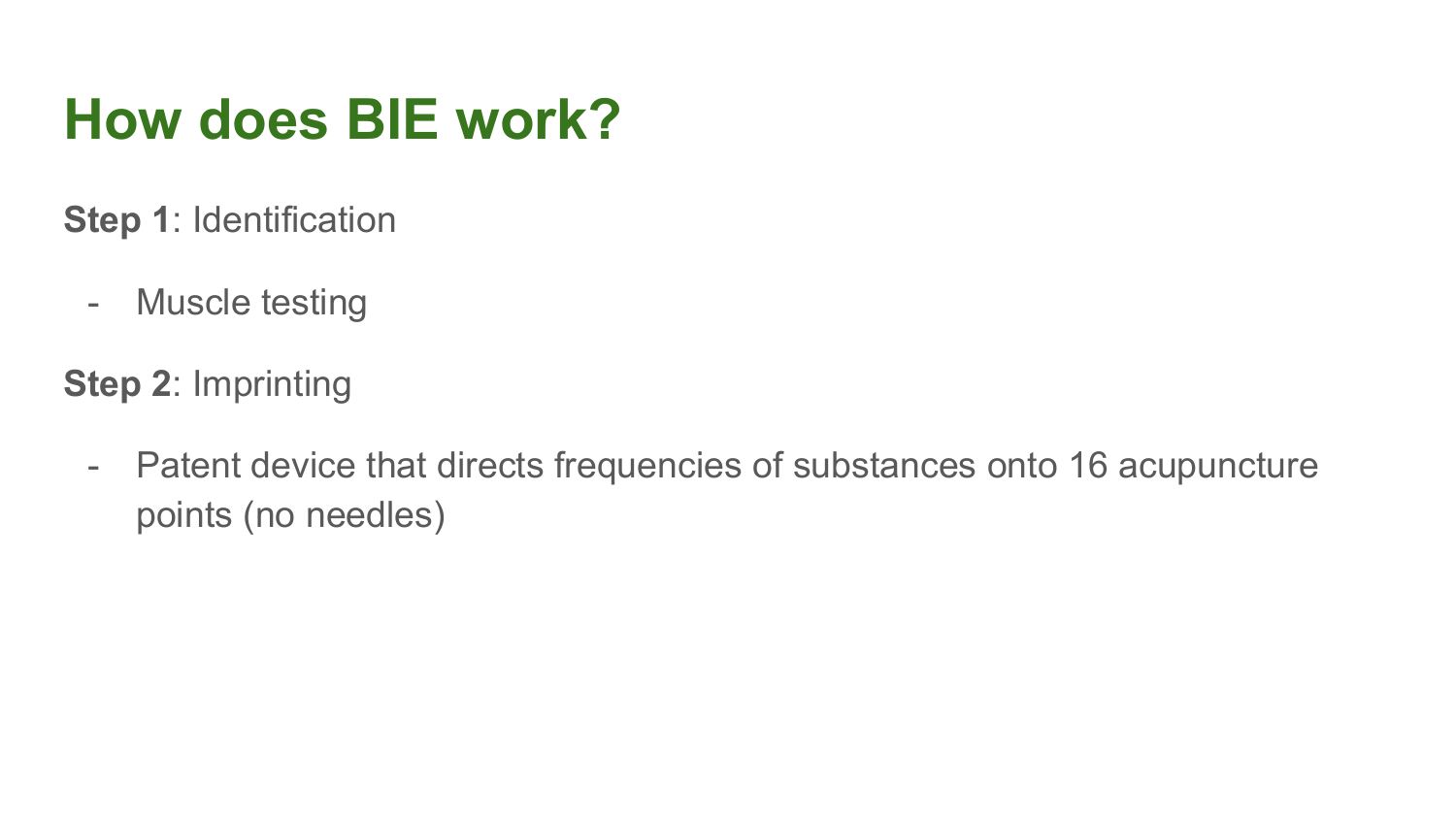## **BIE unit**

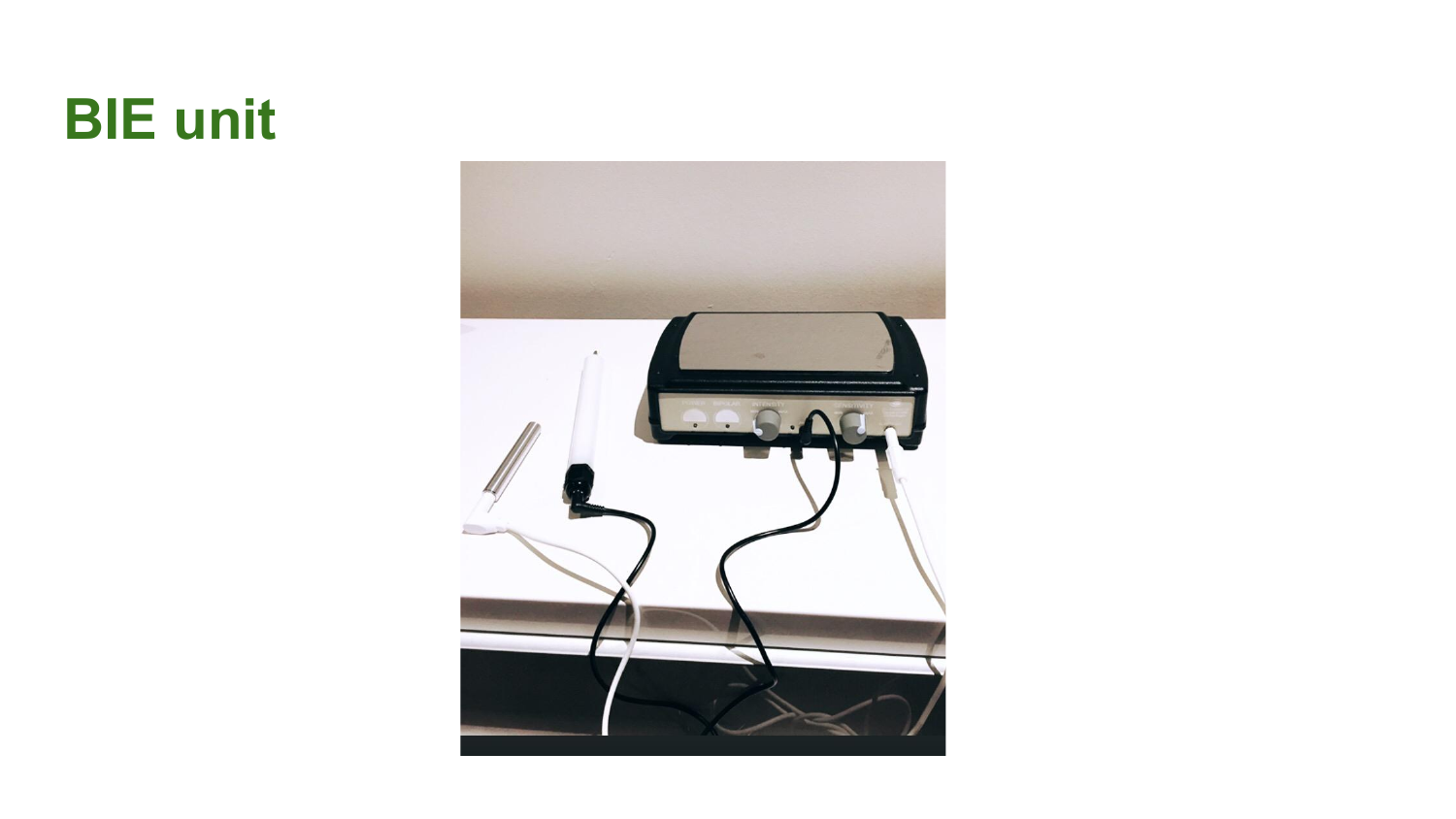## **What BIE looks like**

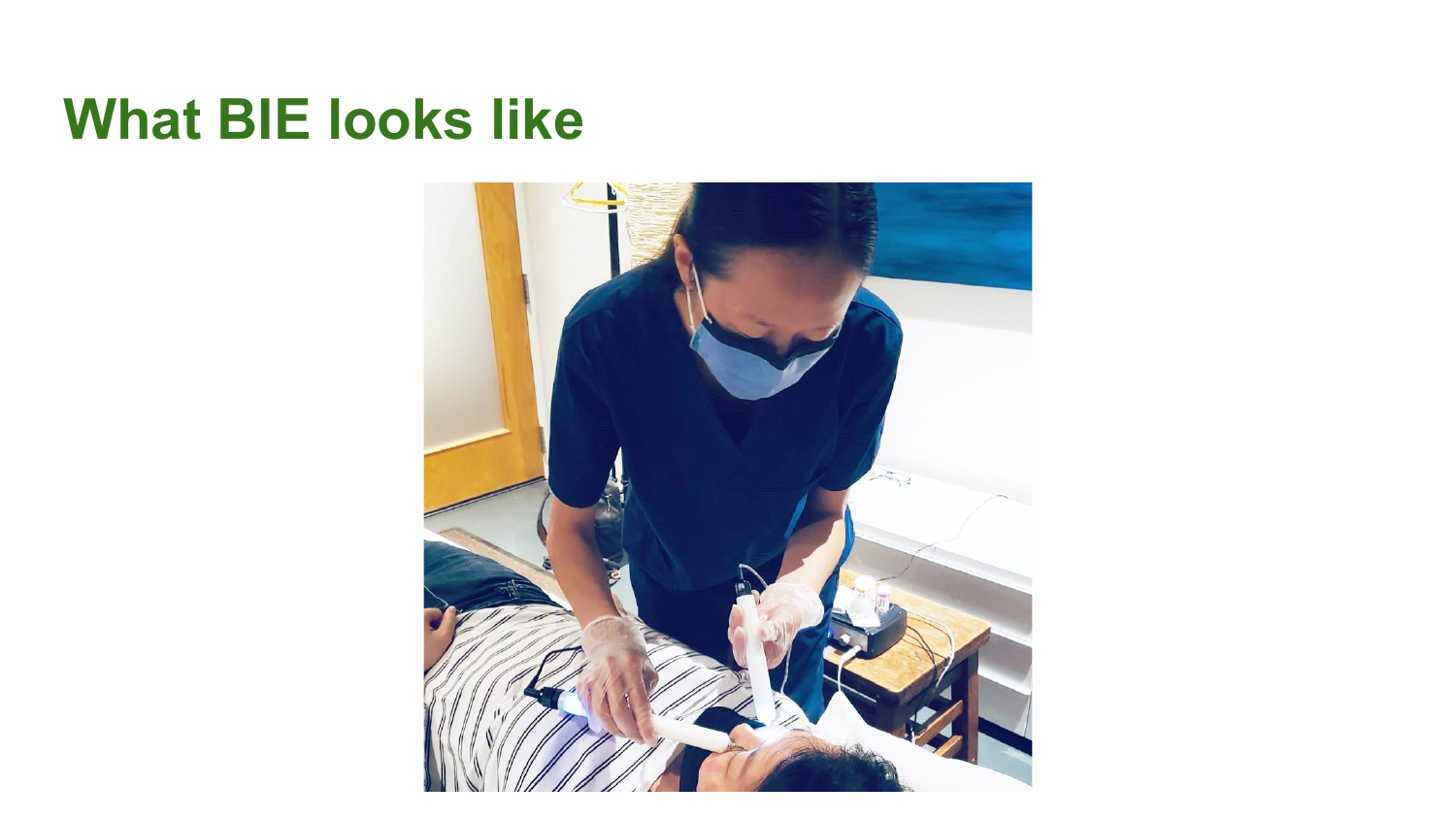## **How do intolerances get created?**

- 1. Under a state of stress, body is exposed to a substance
- 2. Negative association is made
- 3. Substance is now identified as "harmful"
- 4. Upon future exposure, body "blocks" and "rejects" substance
- 5. Symptoms arise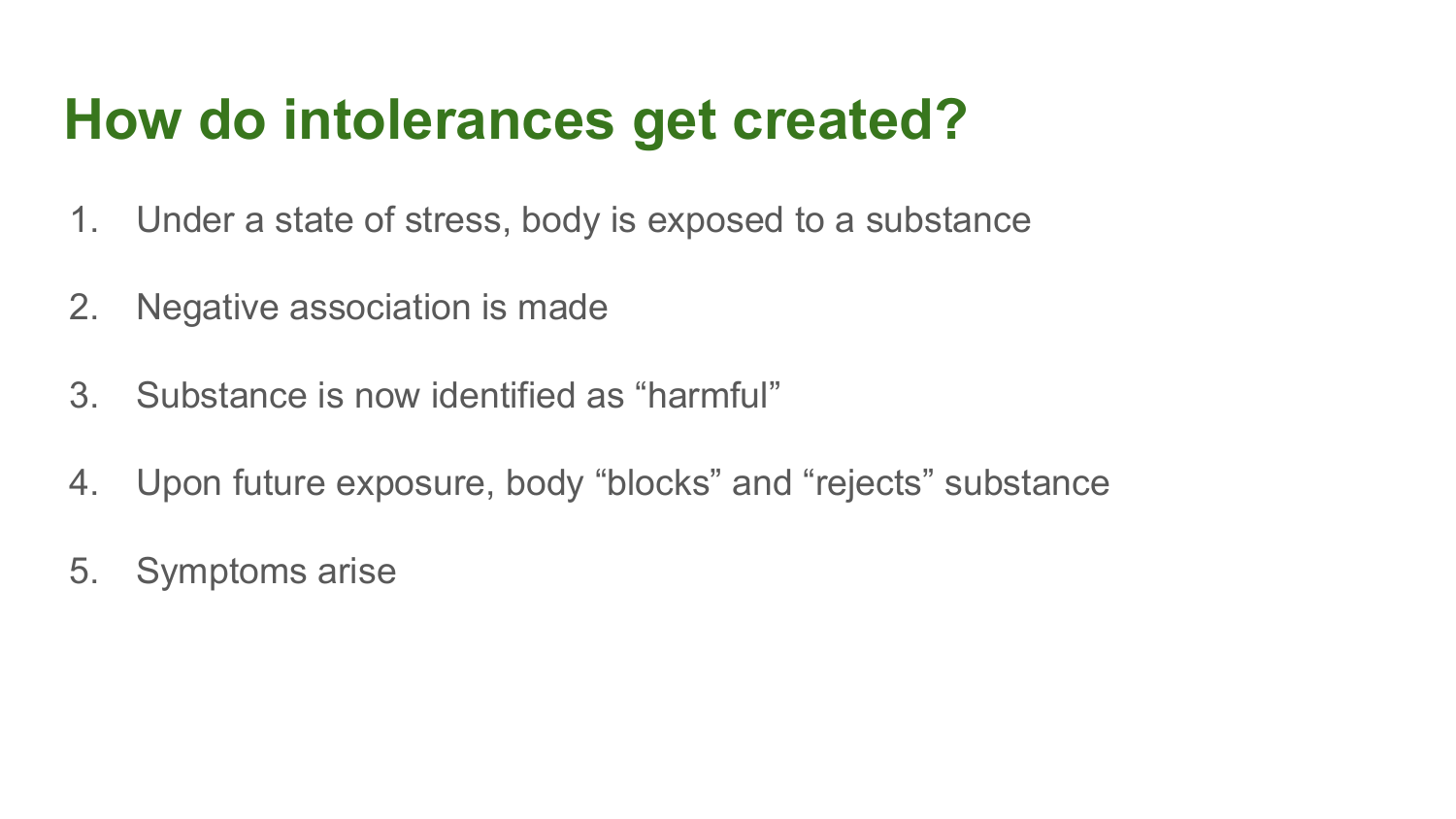### **Reaction to cats + pollen**





#### after 2 BIE sessions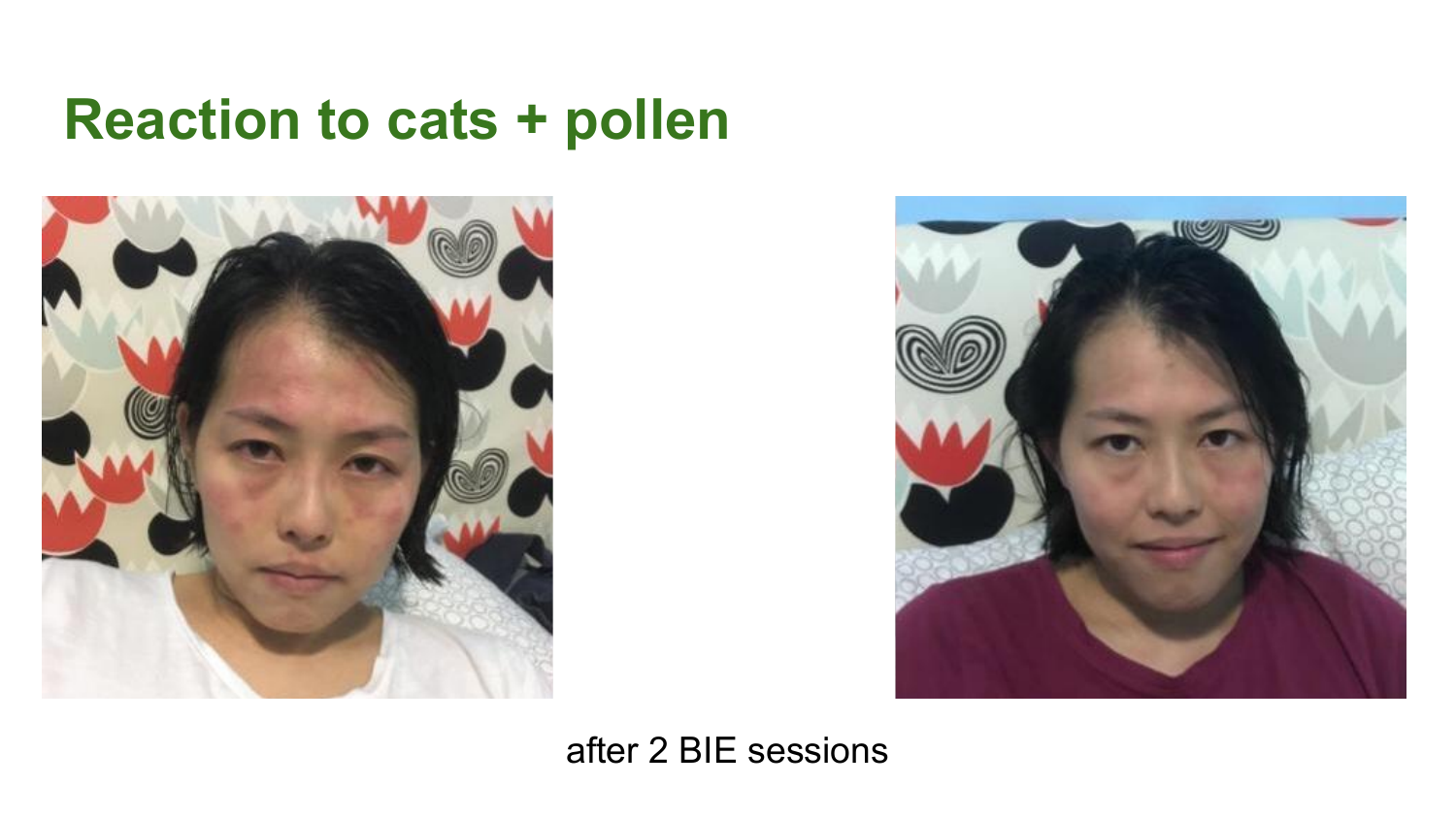### **Reaction to cats**



### after 2 BIE sessions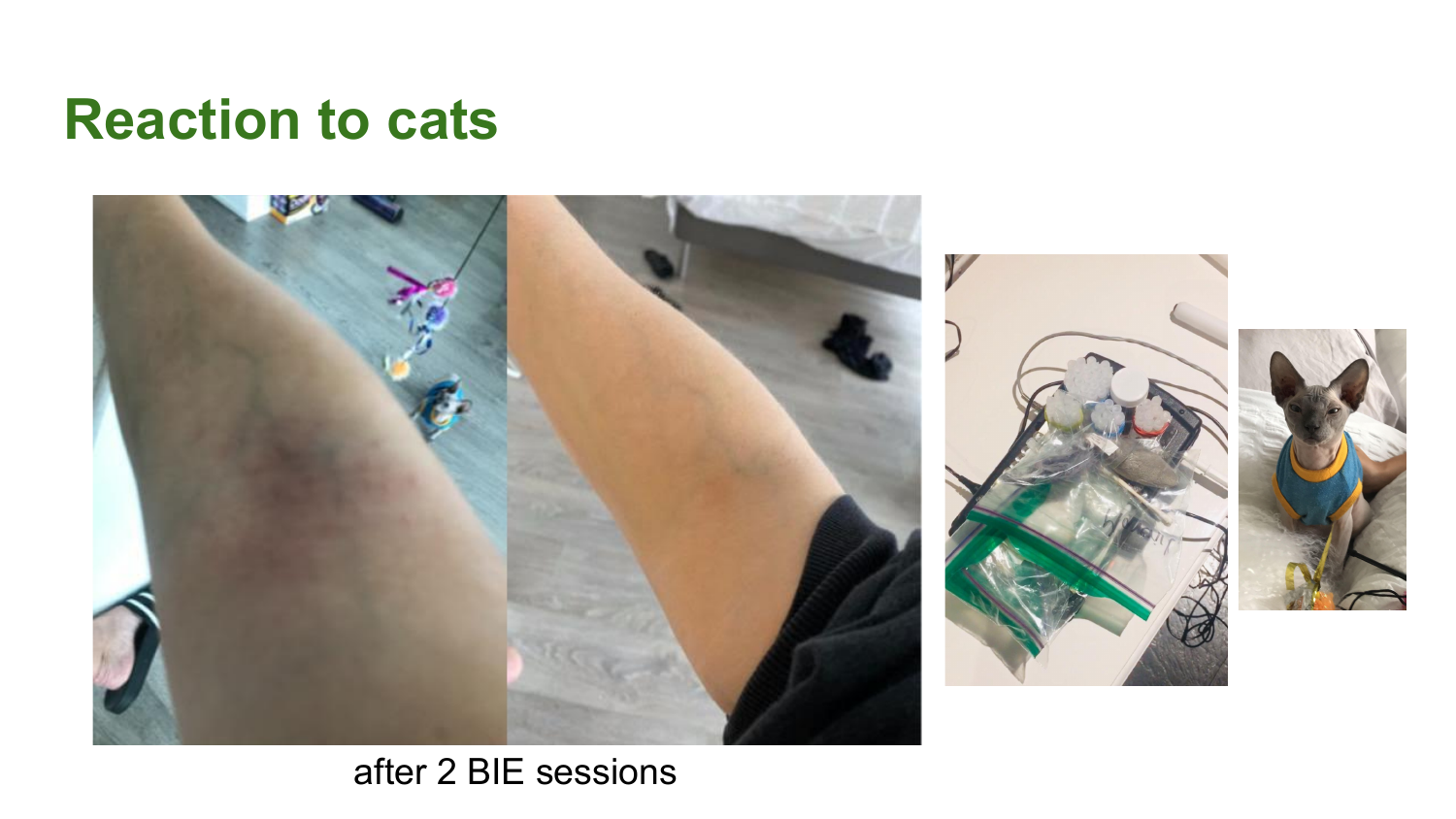# **Ragweed special**

*20 minute session (\$50) Until the end of September*

### What you get:

Muscle testing to 18 species of ragweed + 11 immune stressors + 5 stress hormone stressors

1 BIE imprinting